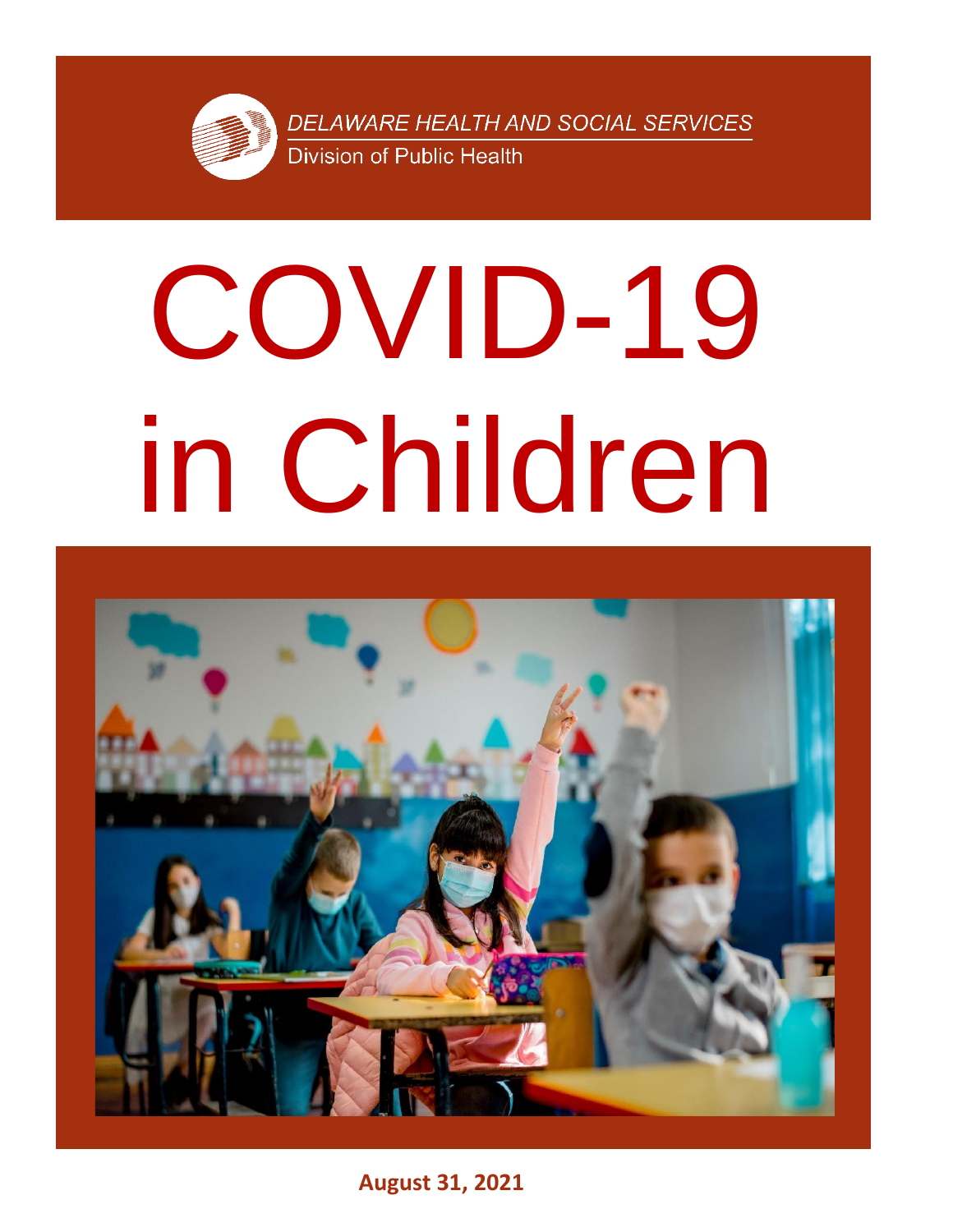

# **Why We Are Concerned About COVID-19 in Kids**

While the total number of COVID-19 cases and the severity of infection in children is typically less than for adults, **children are not immune from COVID-19 or its consequences**. A total of 18,173 children ages birth to 18 in Delaware have tested positive for the disease. Additionally, pediatric hospitalizations in the state are increasing and at least 430 children in the U.S., including two in Delaware, have died from COVID.



Many children are at higher risk for consequences from COVID-19 due to their underlying health conditions. Delaware children who have asthma, are obese, or have other similar conditions are among those most at risk. Nonetheless, approximately 30% of hospitalized children have no underlying health condition and would otherwise be considered healthy.

We do not fully understand long-COVID in children, but we know it happens. Headaches and fatigue are the most common post-COVID symptoms. But children can suffer cardiovascular, respiratory, neurodevelopmental, cognitive (brain-fog), and mental health issues after being infected with COVID-19.

The explosion of the Delta variant has become a game-changer on all fronts. Children are more likely to become infected by the Delta variant compared to the original virus and are more likely to spread the infection. Based on [studies,](https://jamanetwork.com/journals/jamapediatrics/fullarticle/2783022?guestAccessKey=52a9e0cf-bc64-4ec0-a945-49fd1373950f&utm_source=For_The_Media&utm_medium=referral&utm_campaign=ftm_links&utm_content=tfl&utm_term=081621) we know even infants and toddlers are playing a role in spreading the virus to others in the household, putting immunocompromised, and elderly persons, at risk.

According to the CDC, pediatric hospitalizations are at their highest number of cases so far during this pandemic. Pediatric hospitals in Florida, Louisiana and Texas are reportedly overwhelmed with COVID-19. Delaware does not want to follow their lead if we can prevent it.

As we approach the start of a new school year, getting all kids back in school is a priority. While CDC guidance allows reducing social distancing to three feet between students as long as masks are worn consistently and correctly, at all times, full classrooms can increase the risk to those who cannot be vaccinated, or are at higher risk due to chronic conditions, including being immunocompromised.

This document provides an overview of current data regarding COVID-19 in children, and the importance of two key mitigation strategies: vaccination and face masks.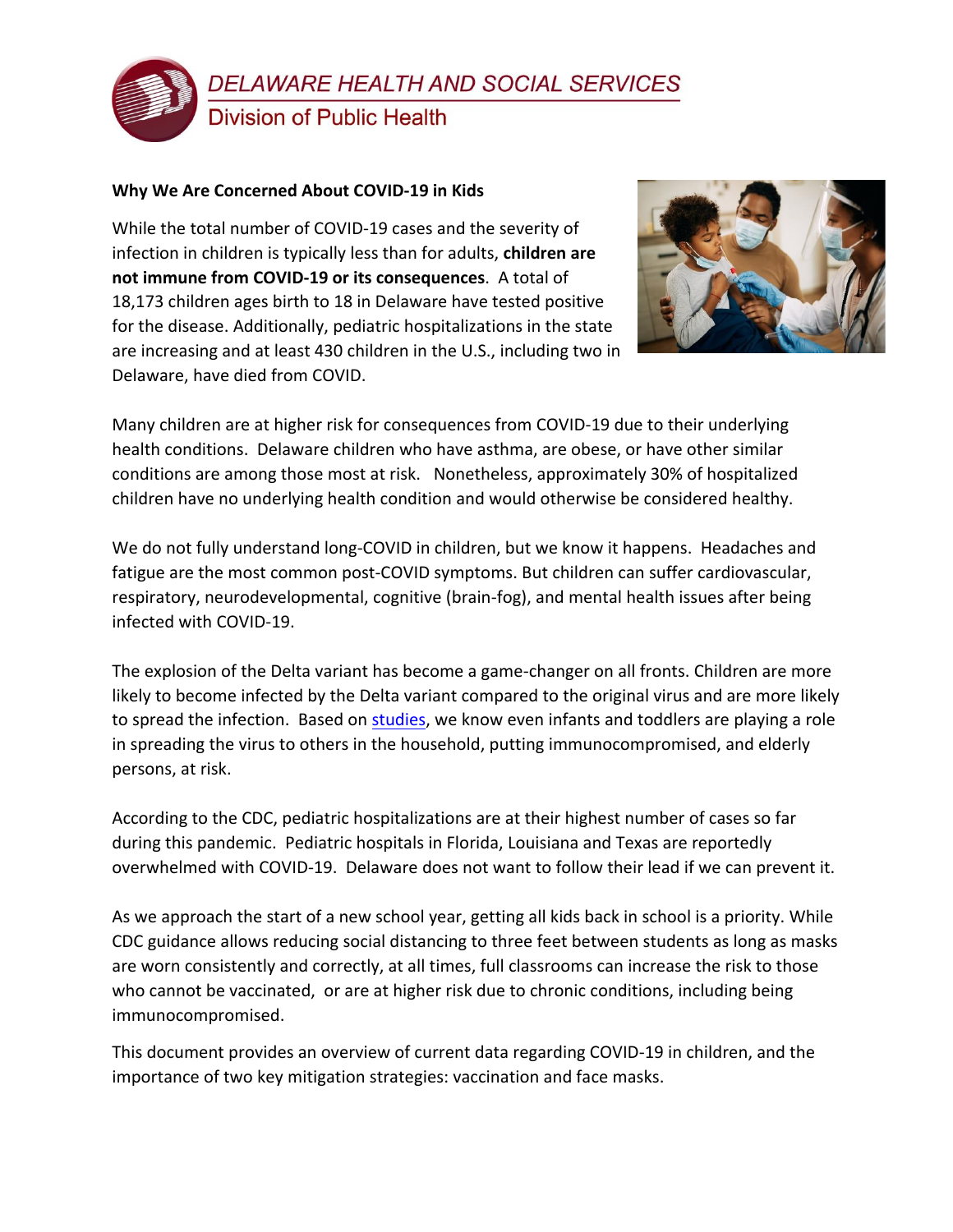

# **Current Situation/Data**

• On June 28<sup>th</sup> Delaware had 10 total new COVID-19 cases; on August 26<sup>th</sup> we had 547 total new cases. Cases increased from 25 to 84 (up 236%), in the birth to 4 age group and increased from 54 to 333 (up 517%) among children 5-17 since early June.



- Cases across all ages are increasing in multiple towns and cities statewide, but the greatest increases are in Kent and Sussex counties, especially in the areas with the lowest vaccination rates.
- Southern states have seen significant increases in pediatric hospitalizations. Delaware hospitalization data show that the number of hospitalized children and youth have increased from 7 to 28 in the last month alone.

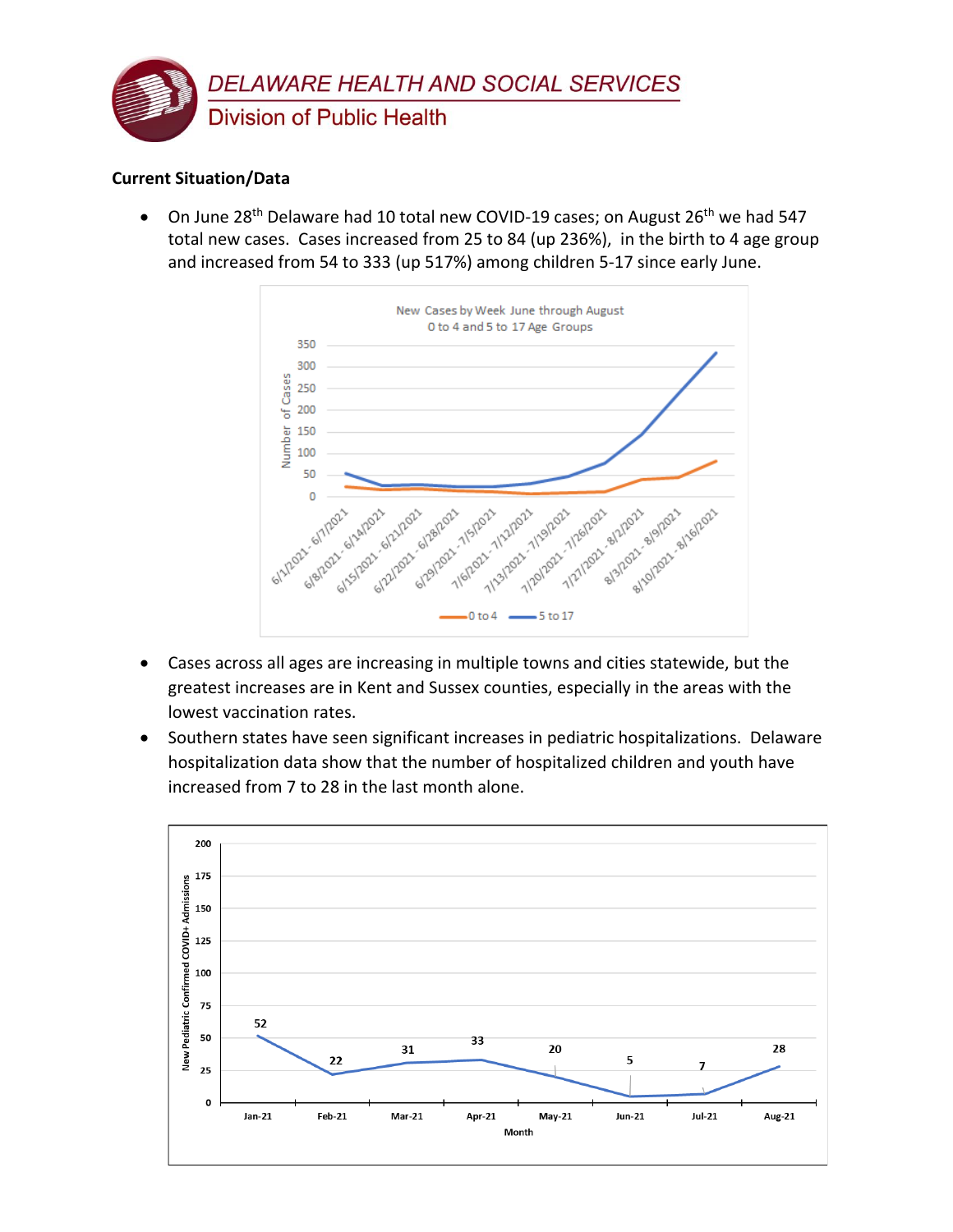

- K-12 schools have either just opened or will open soon, therefore, there are no 2021-22 school year data yet. However, we have been seeing clusters in early childhood settings daily, with several individual facilities seeing more than 20 confirmed cases each recently. Additionally, quarantine from exposure to COVID-19-positive persons pushes numbers of children and staff who must stay at home significantly higher, with some rooms or entire facilities closing because of the lack of staff or children present. In almost all of these clusters, lack of mask wearing, in addition to unvaccinated staff, are the key contributors.
- In the last month (7/25 to 8/25), **32** school/camp/daycare clusters have been detected. A cluster is defined as more than 2 cases. The average positive number of cases per cluster was 5; the average number of potentially exposed individuals per cluster was 38 and an average of 12% of exposed individuals became positive for COVID. For the week of 8/15 – 8/21, the number of pediatric clusters almost equaled the number of nonpediatric clusters.



• Vaccination is the most important tool for preventing infections and the consequences of COVID-19. The under-12 age group is the only portion of Delawareans that are not yet eligible to be vaccinated. Among eligible youth ages 12-17, as of Aug. 25, only 51.5% have received at least one dose and 40.2% are fully vaccinated.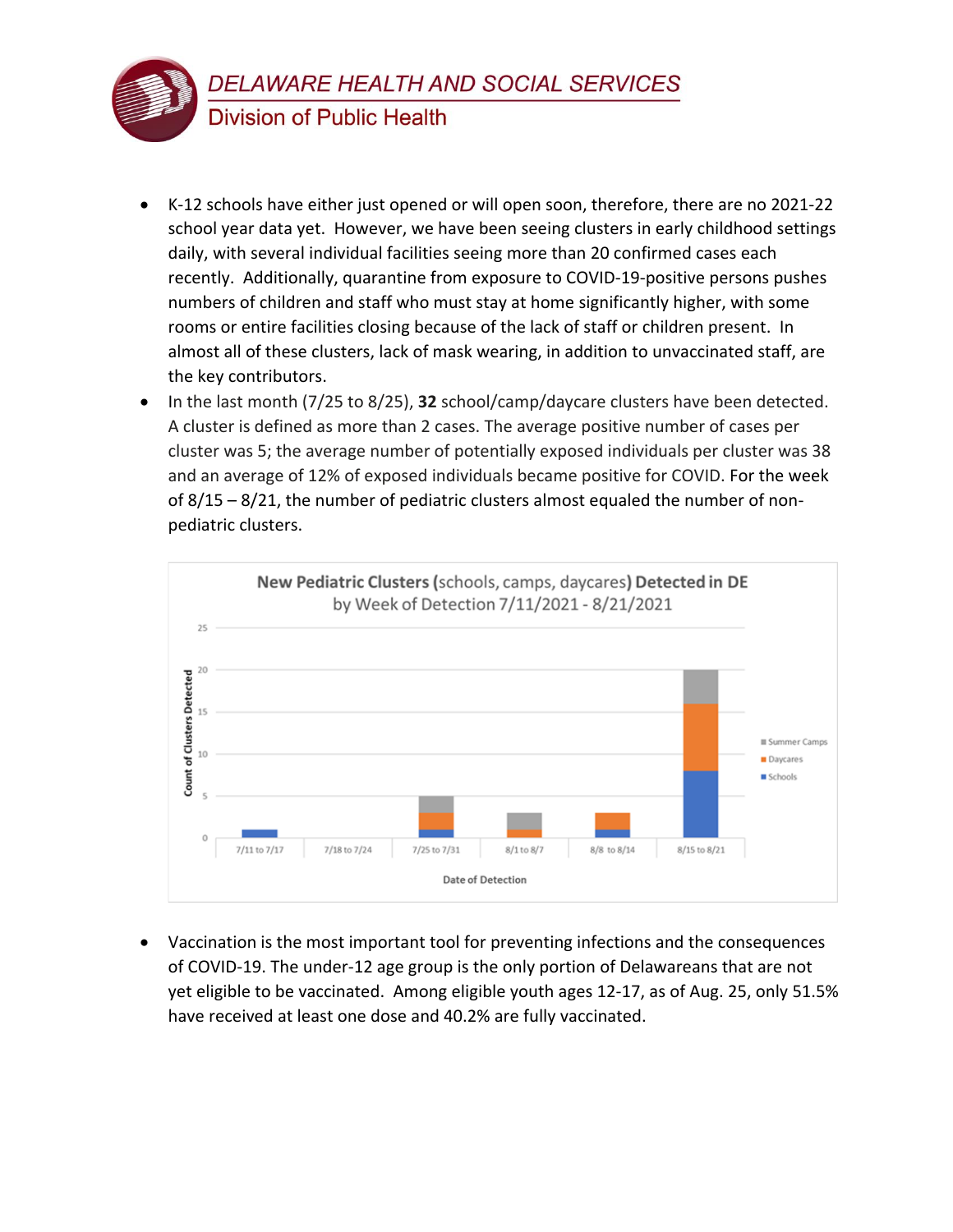

### **Precautions and Protections**

Precautions taken in schools and other settings will protect those at home. Precautions taken at home will likewise protect those in schools. A layered mitigation strategy is key for a safe return to school and includes a combination of protective actions, such as vaccination, mask wearing, social distancing, screening, testing, ventilation, hand washing, covering coughs and sneezes, staying home when sick, and more.

# **Vaccination**

- It's hard to overstate how simple this is: Get vaccinated. That's it. Get vaccinated to protect yourself, your family, and do your part to reduce community spread.
- If you have staff, visitors, eligible students, or others in your school who are choosing not to get vaccinated, they are putting your children and staff at risk.



• Staff and children who are able to be vaccinated can help avoid putting others at risk by getting vaccinated.

### **Masks**

- Masks are one of the best protections we have available, particularly if you are not able to get vaccinated.
- There are abundant studies that show masks work to prevent the spread of COVID by as much as 70%. This includes studies that show that [school districts with mask](https://abcsciencecollaborative.org/wp-content/uploads/2021/06/ABCs-Final-Report-June-2021.06-esig-DB-KZ-6-29-21.pdf)  [mandates have a lower rate of virus transmission](https://abcsciencecollaborative.org/wp-content/uploads/2021/06/ABCs-Final-Report-June-2021.06-esig-DB-KZ-6-29-21.pdf) from student-to-student, student-to-teacher, and teacher-tostudent. [\(Science Brief: Community Use of Cloth Masks to Control the Spread of SARS-](https://www.cdc.gov/coronavirus/2019-ncov/science/science-briefs/masking-science-sars-cov2.html)



[CoV-2 | CDC\)](https://www.cdc.gov/coronavirus/2019-ncov/science/science-briefs/masking-science-sars-cov2.html)

- Last year, we saw minimal spread in Delaware schools. We attribute much of this to mask wearing.
- What masks do:
	- o **Limit transmission and protect people.** Masks reduce the spray of spit and respiratory droplets, protecting you from other people (and other people from you).
	- o **Help reduce the need to quarantine.** Correct, consistent mask use can reduce the number of people that need to quarantine when exposed to someone who is infected with COVID-19.